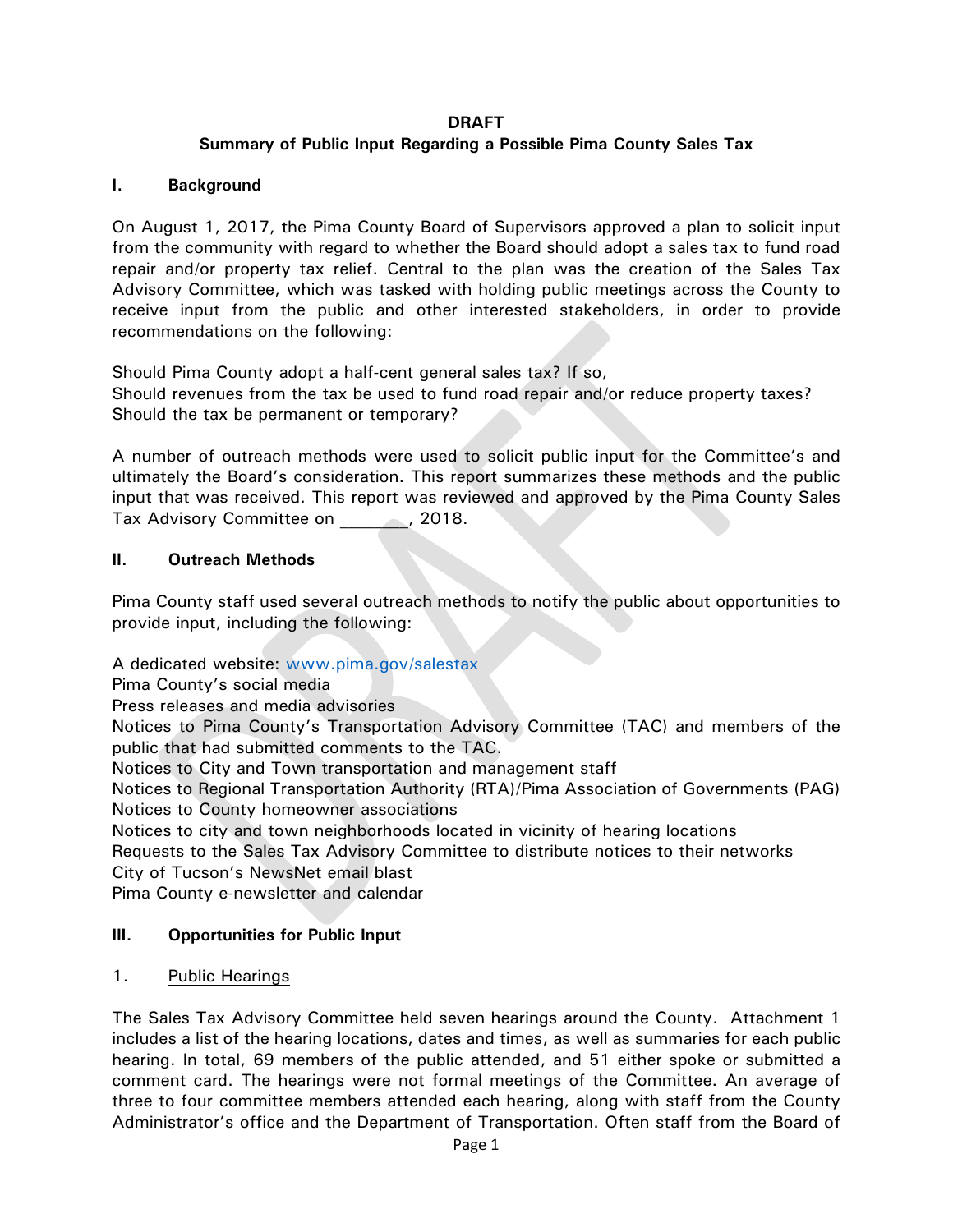Supervisors' district offices also attended. The format of the hearings included a brief presentation by Chairman Wendell Long (Attachment 2), followed by an open call for comments from the public. This format, as opposed the formal committee meetings, provided the opportunity for follow-up questions and often resulted in a dialog between the public, committee members and staff.

## 2. Public Meetings

The Committee held 7 meetings open to the public. Attachment 3 includes a list of the meeting locations, dates and times, as well as summaries for each meeting. Some meetings were followed by a public hearing. The majority of each meeting was dedicated to presentations and discussions on issues on the agenda, and requests for additional information. A "Call to the Audience" was included at the beginning and the end of each meeting and the Committee also received comments via comment cards for those who attended the meetings but chose not to speak. Attendance at the meetings was low in comparison to the hearings. The hearings were promoted more widely as they provided more opportunity for public comment. In total, x members of the public attended these Committee meetings and either spoke or submitted comment cards. Public comments and comment cards are included with each meeting summary.

### 3. Electronic feedback forms

We received the most participation via the submittal of electronic feedback forms (x individuals as of x, 2018). Attachment 4 includes a summary log of responses.

### 4. Pima County Board of Supervisor Meetings – Comments Made During Call to the Audience

The Committee started meeting on September 29, 2017. The Board of Supervisors generally meets twice a month and had several meetings since the Committee started. During the "Call to the Audience" segment of the Board of Supervisor meetings there were members of the public that spoke about issues relating to the proposed sales tax. For those meetings, the "Call to the Audience" section of the meeting minutes are attached (Attachment 5).

# 5. Tucson Association of Realtors Poll

The Tucson Association of Realtors poll included a random sample of 100 high-turnout voters in each of the Board of Supervisor's districts between November 27 and 29, 2017, and asked a series of questions concerning a potential County half-cent sales tax for road repair and property tax reduction. The results are included in Attachment 6.

# 6. Other

County staff were invited to attend other meetings during this time frame, which included the opportunity to solicit feedback from those present regarding the proposed sales tax. A new group that may advise the Board of Supervisors is the South East Regional Council. This Council met on January 18, approximately 40 attended, and many of those in attendance completed comment cards (Attachment 7). Staff also attended the Catalina Foothills Association meeting on January 23 with an estimated attendance of over 100, the Western